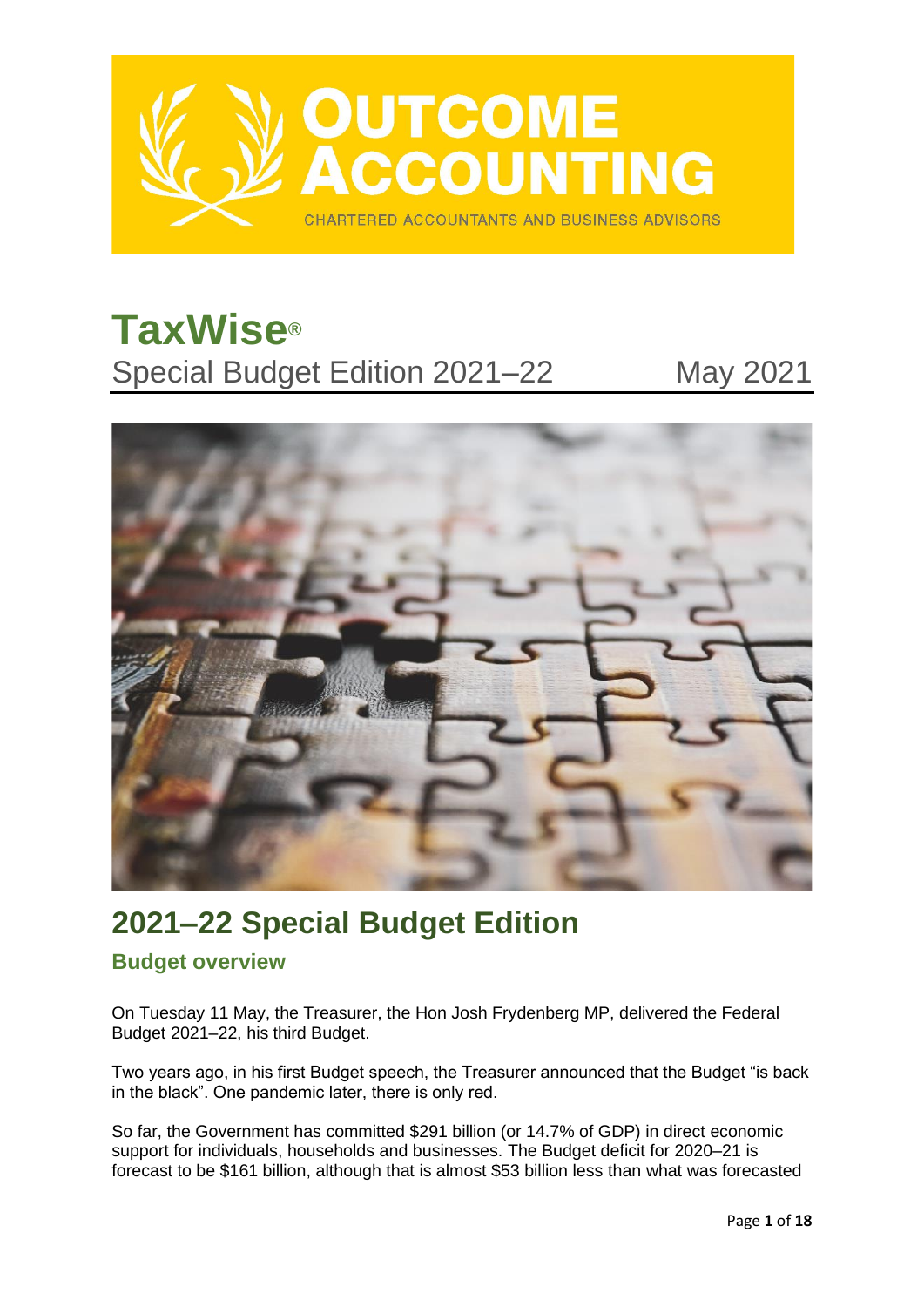in last year's Budget. The Treasurer has not produced an austerity Budget – net debt as a share of GDP is predicted to peak at just over 40% in 2024–25. "Debt and deficit" are seemingly no longer bad.

As emergency COVID-19 support concludes, the Government says it will focus on the transition to sustainable private sector-led growth to create jobs. The unemployment rate is forecast to fall to 4.75% by mid-2023 (lower than pre-pandemic levels).

The Government acknowledges that the continued economic recovery will rely on the effective containment of COVID-19 outbreaks both in Australia and abroad and will be a key factor in the timing of the reopening of international borders, which could weigh on the outlook for the tourism and education sectors.

Further, ongoing global trade tensions and the potential for further trade actions continue to pose risks to the outlook for Australian exports. More broadly, downside risks to the outlook for the global economy from ongoing outbreaks of the virus in major economies, including India, could have implications for Australia's domestic economy.

If you want to read the Budget papers, you can find them at [budget.gov.au.](https://budget.gov.au/)

## **Big picture highlights of this year's Budget**

| <b>Deficit</b>                                                                 | <b>Net debt</b>                                                                                                                                                                                         | <b>Economic growth</b>                                                                              |
|--------------------------------------------------------------------------------|---------------------------------------------------------------------------------------------------------------------------------------------------------------------------------------------------------|-----------------------------------------------------------------------------------------------------|
| \$161 million in 2020-1;<br>projected to fall to \$106.6<br>billion in 2021-22 | Expected to be 34.2% of<br>GDP at 30 June 2022 and<br>peak at 40.9% of GDP in<br>$2024 - 25$<br>Net debt is then projected<br>to fall over the medium<br>term to 37.0% of GDP at 30<br><b>June 2032</b> | Real GDP is forecast to<br>grow by 1.25% in 2020-<br>21, by 4.25% in 2021-22<br>and 2.5% in 2022-23 |
|                                                                                |                                                                                                                                                                                                         |                                                                                                     |
| <b>Unemployment</b>                                                            | <b>Total tax receipts</b>                                                                                                                                                                               | <b>Total expenses</b>                                                                               |
|                                                                                |                                                                                                                                                                                                         |                                                                                                     |

## **Spending measures**

Some of the key spending measures are:

**Child care**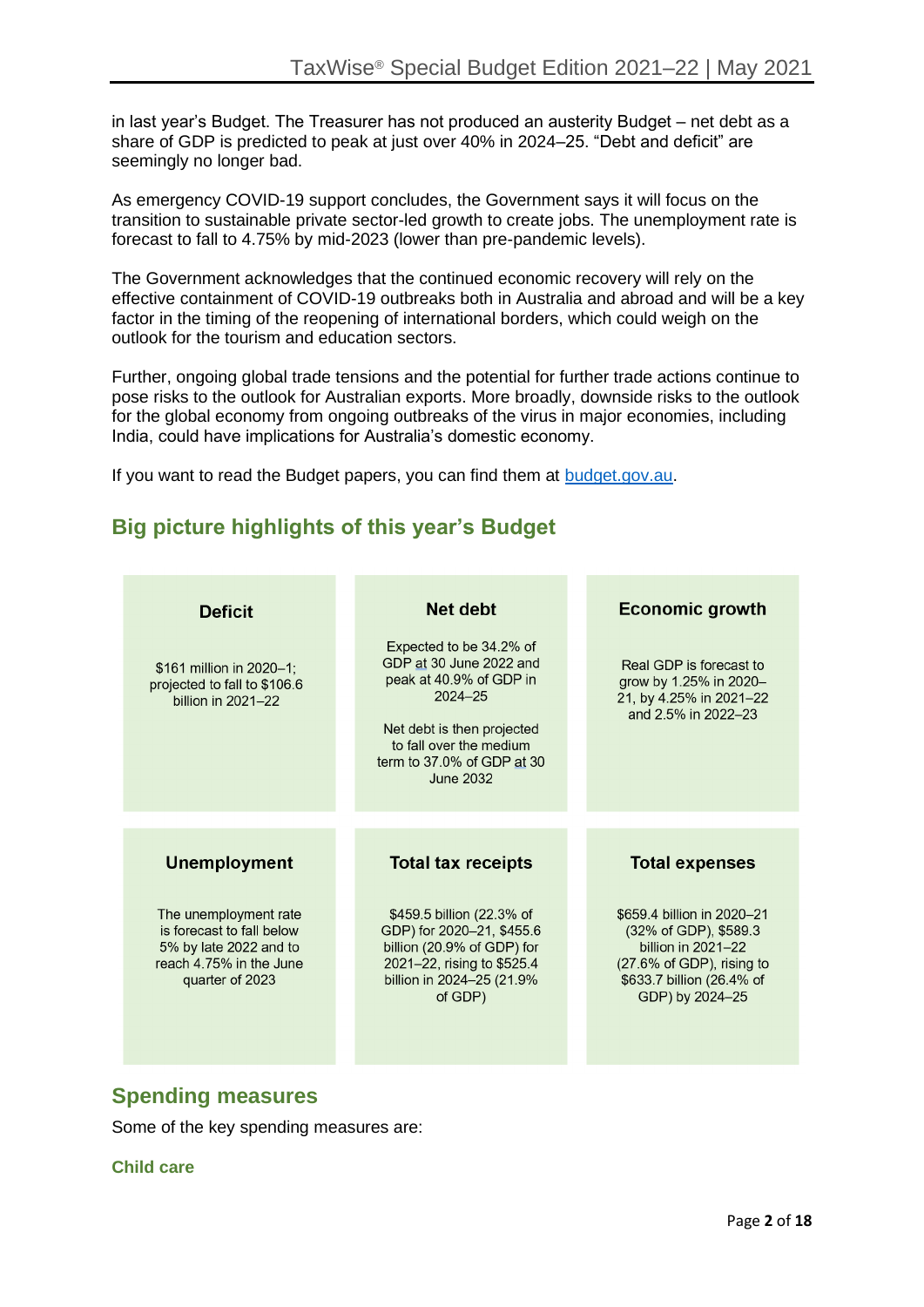- **•** An additional \$1.7 billion over 5 years, by increasing the maximum child care subsidies for second and subsequent children aged 5 and under from 85% to 95% (from 11 July 2022) and removing the \$10,560 cap for families with combined incomes above \$189,390 (from 1 July 2022).
- The Government estimates that a family with 2 children earning \$110,000 a year will be \$95 per week better off for 4 days of care and a family with 3 children on \$80,000 will be \$108 per week better off for 4 days of care.

#### **Aged care**

An additional \$17.7 billion over 5 years in response to the Royal Commission into Aged Care Quality and Safety, including:

- \$7.8 billion to implement a new funding model and increase the Government's Basic Daily Fee supplement by \$10 per resident per day;
- \$6.5 billion for the release of 80,000 additional Home Care Packages over the next 2 years, \$798.3 million to support informal carers of older Australians (e.g. increased access to respite services and more targeted assistance for carers of people with dementia);
- \$630.2 million to improve access to high-quality aged care services for those in regional, rural and remote areas, Aboriginal and Torres Strait Islander people, and special needs groups;
- \$942 million to support older Australians to access safe and quality care and \$652 million to skill the aged care workforce for the future.

#### **National Disability Insurance Scheme (NDIS)**

**• An additional \$13.2 billion over 4 years for the NDIS.** 

#### **Home ownership**

- An additional 10,000 places in 2021–22 under the New Home Guarantee (allowing first home buyers to build a new home or purchase a newly built home with a deposit of as little as 5%);
- 10,000 single parents with dependants will be able to purchase a home with a deposit of as little as 2% (the Family Home Guarantee scheme);
- **E** Increasing the maximum amount of voluntary contributions that can be released under the First Home Super Saver Scheme to \$50,000 (see below);
- **Extending the deadline for construction to be started under the HomeBuilder program** from 6 months to 18 months for existing applicants.

#### **Women's Economic Security**

\$120.7 million on programs designed to improve women's workforce participation and economic security (in addition to the \$1.7 billion child care package).

#### **Women's health**

**• \$148 million over 5 years for health care services for women and girls**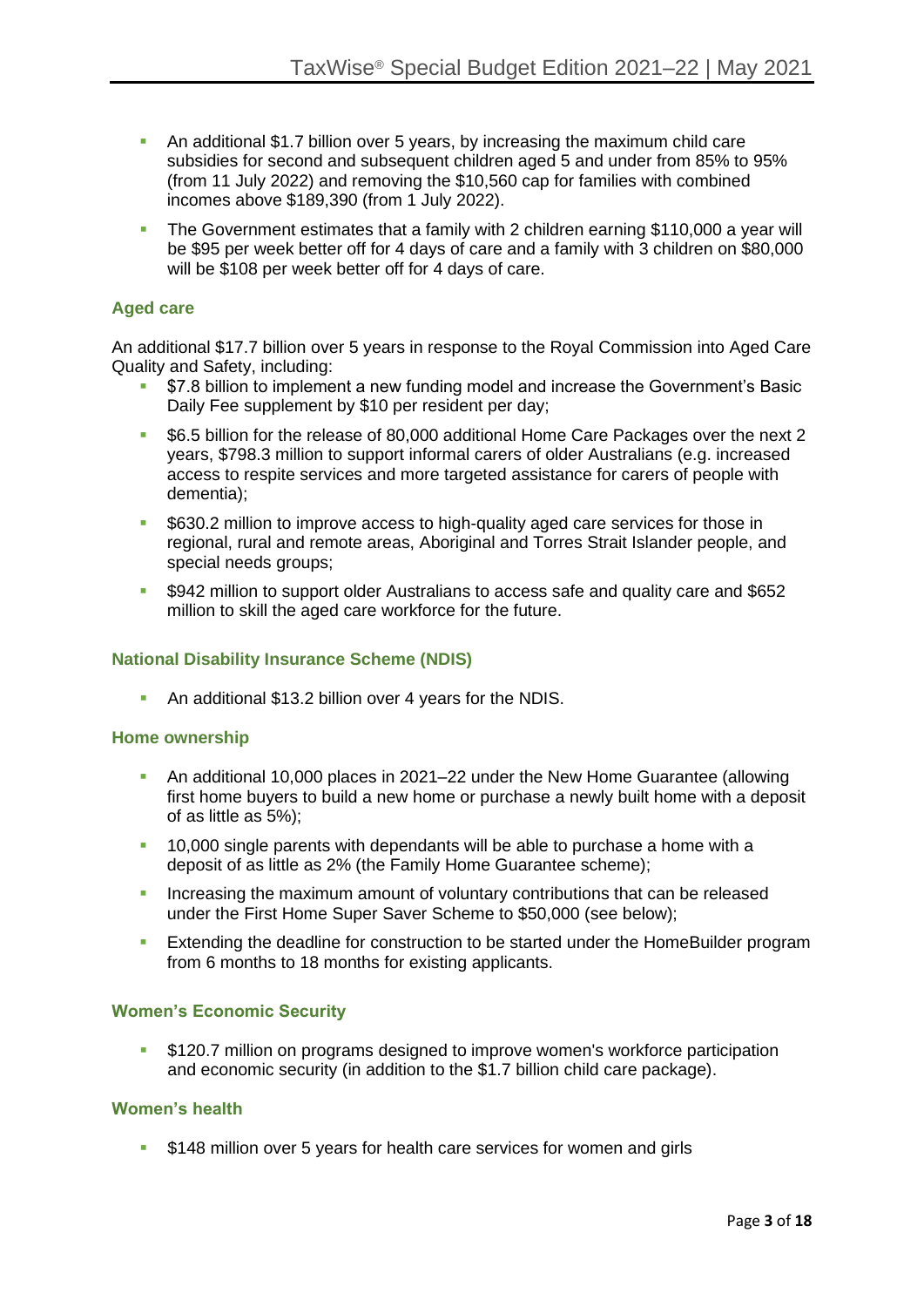#### **Mental health**

▪ \$2 billion over 4 years (from 2021–22) for the National Mental Health and Suicide Prevention Plan

#### **Health (general)**

- A further \$1.9 billion in Australia's COVID-19 Vaccination Strategy; \$879 million over 2 years to continue the health response to the COVID-19 pandemic, to support access to health care services and reduce the risk of community transmission of COVID-19;
- **\$487 million over 2 years to expand quarantine services in the Northern Territory;** \$115.2 million over 4 years (from 2021-22) to expand and improve dental health services; \$80.9 million over 5 years for initiatives to support the delivery of primary care and the health workforce in rural and remote Australia.

#### **Domestic violence:**

**•** \$998.1 million over 4 years for initiatives to reduce, and support the victims of, Family, Domestic and Sexual Violence (FDSV) against women and children; \$123.8 million over 4 years to support the reform of the family law system and improve access and safety for children and families.

#### **Workplace**

\$9.3 million over 4 years to support the implementation of the Government's response to the *Respect@Work: Sexual Harassment National Inquiry Report*

#### **Training and skills**

Scrapping the JobMaker hiring credit, but providing an extra 163,000 places on subsidised training courses by extending the JobTrainer scheme (subject to matched funding by State and Territory governments); an additional \$2.7 billion on extending and expanding the Boosting Apprenticeship Commencements wage subsidy; 2,700 places in Indigenous girls' academies; and 5,000 gateway and in-training support services for women starting in non-traditional trades

#### **Jobs and wages**

▪ Wage subsidies available through Jobactive, Transition to Work (the Government's specialist youth employment service) and ParentsNext will be increased to \$10,000; the Local Jobs Program will be expanded and extended to 51 employment regions; Transition to Work will receive an additional \$481.2 million over the forward estimates; a more efficient employment services program (the New Employment Services Model) will replace Jobactive from 1 July 2022 at a cost of \$860.4 million over 4 years

#### **Tourism**

**•** An additional \$1.2 billion targeted support package to the aviation and tourism sectors

#### **Education**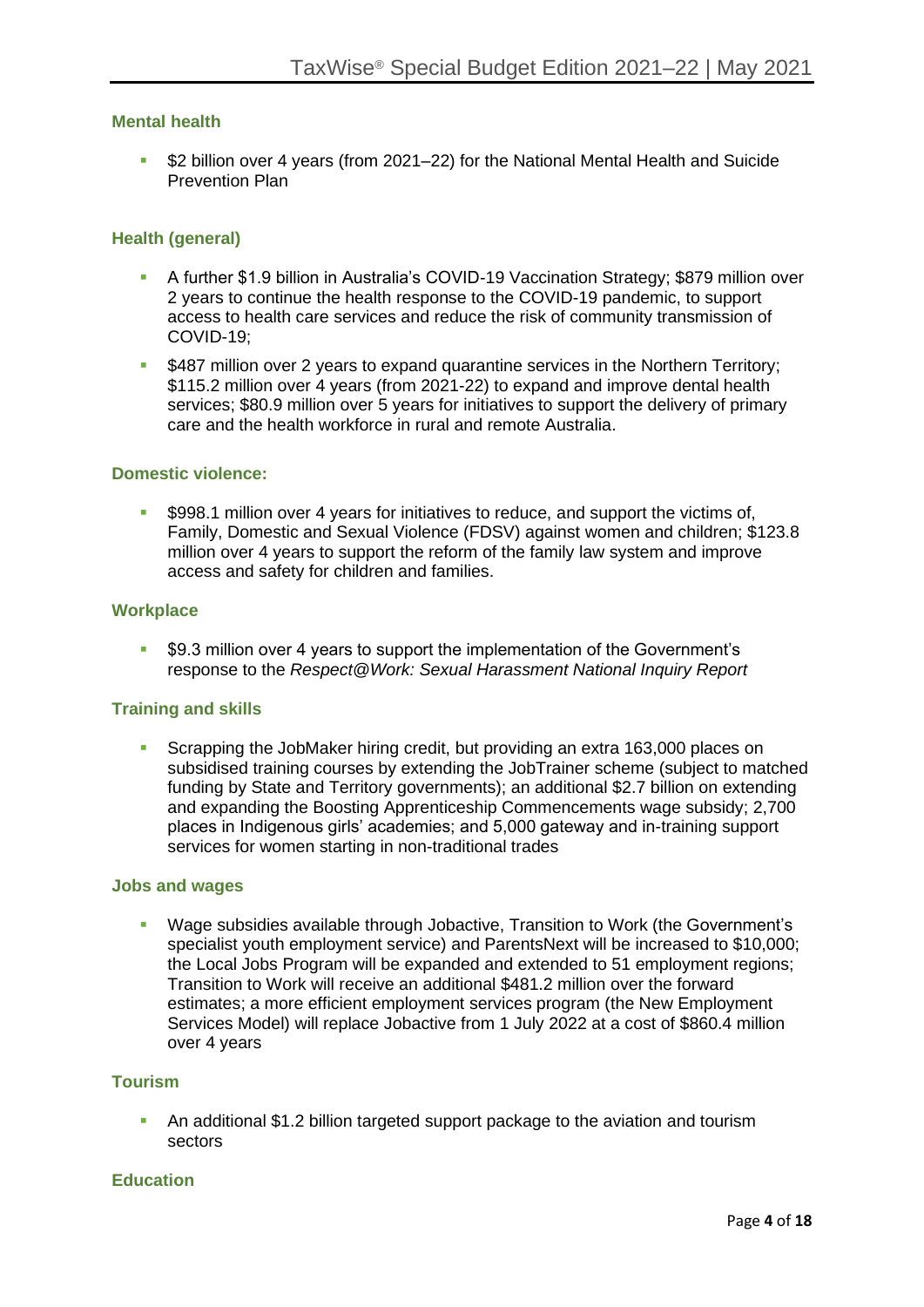**• \$2 billion in ongoing funding for preschools through a 4-year Strategic Reform** Agreement (funding will be contingent on the states and territories agreeing to a robust reform timeline focused on increasing participation and school readiness); \$53.6 million to support Australian education providers most reliant on international students

#### **Infrastructure (general)**

**• An additional \$1 billion to extend the Local Roads and Community Infrastructure** Program; extending the Road Safety Program to 2022–23, with additional funding of \$1 billion; an additional \$250 million for the Building Better Regions Fund; \$189.6 million over 5 years to create jobs and support sustainable economic growth in Northern Australia; \$84.8 million to improve internet and mobile access in regional Australia; \$1.3 billion in off-farm irrigation infrastructure

#### **Infrastructure (specific projects):**

\$2 billion for the Melbourne Intermodal Terminal: \$2.6 billion for the North-South Corridor-Darlington to Anzac Highway in South Australia; \$2 billion for the Great Western Highway Upgrade (Katoomba to Lithgow) in NSW; \$400 million in additional funding for the Bruce Highway in Queensland; \$380 million for the Pakenham Roads Upgrade in Victoria; \$237.5 million for the METRONET to support grade separations and the elevation of stations in Western Australia; \$150 million for the Northern Territory National Highway Network; \$132.5 million for the Canberra Light Rail - Stage 2A; \$113.4 million for the Midland Highway Upgrades in Tasmania

#### **Vaccines**

**EXECT** Funding will be provided for the development of an onshore mRNA vaccine manufacturing capability in Australia.

#### **Agriculture**

\$850.4 million over 5 years for a package of measures to back-in the farm sector's ambition of a \$100 billion industry by 2030 and support Australia's soils and biodiversity stewardship; \$172.5 million over 4 years to support the long-term drought resilience and preparedness of primary producers, rural and regional communities; \$14.7 million to waive farm business income reconciliation debts incurred by Farm Household Allowance recipients up to the end of 2019–20.

#### **Deregulation**

▪ \$134.6 million over 4 years to progress the Commonwealth's deregulation agenda.

#### **Natural disasters**

\$1.2 billion over 5 years to improve Australia's capability to better prepare for, respond to, and recover from natural disasters.

#### **Defence**

▪ An additional \$747 million for defence training facilities in the Northern Territory.

#### **Veterans**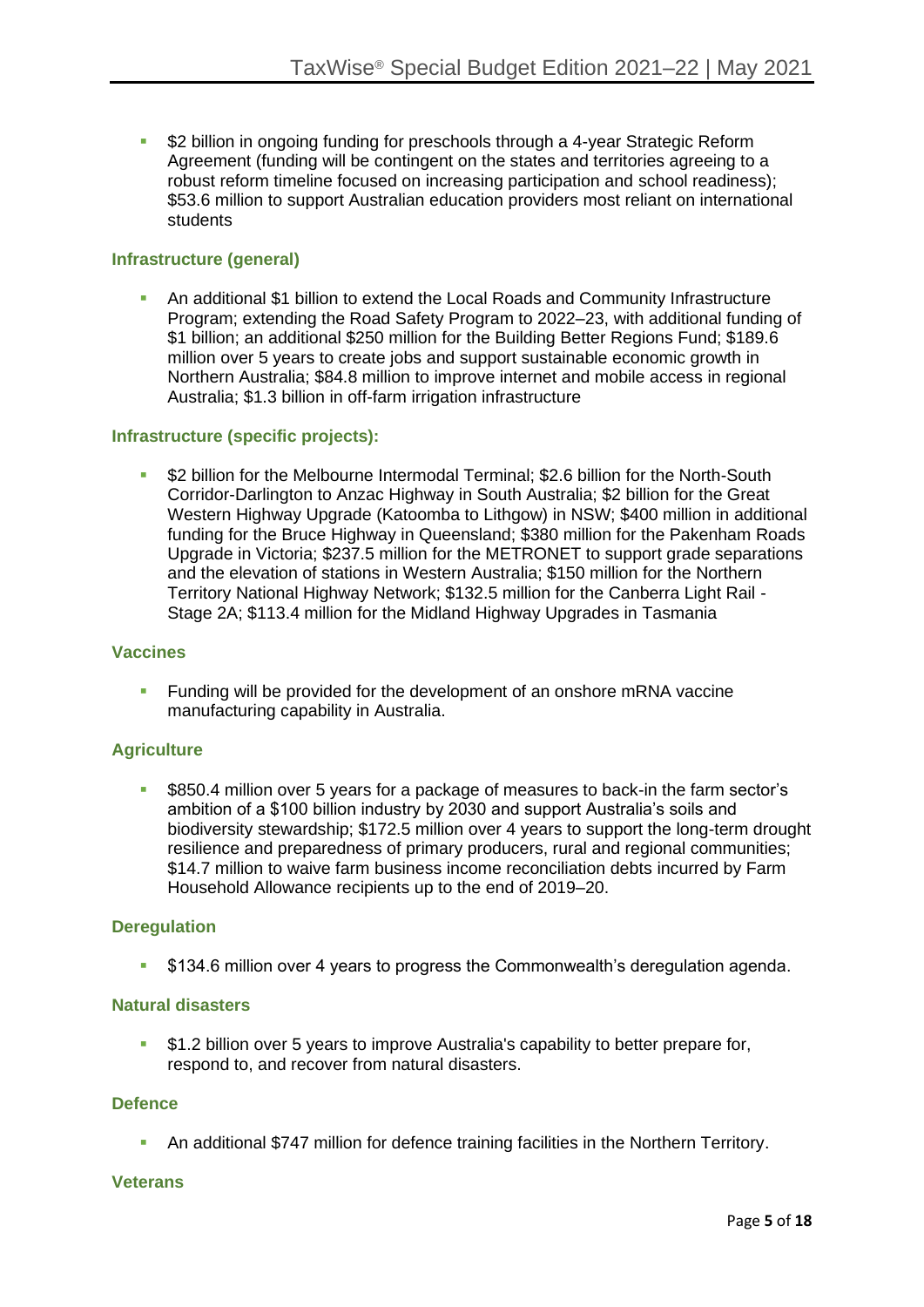■ \$460.4 million to ensure the Department of Veterans' Affairs has adequate capacity to meet veteran support needs and enhance its capacity to address veteran suicide, including through faster processing of compensation claims; \$145.3 million over 2 years for the Royal Commission into Defence and Veteran Suicides.

#### **Not-for-profits**

**•** \$1.9 million in 2022–23 for the ATO to build an online system to enhance the transparency of income tax exemptions claimed by not-for-profit entities.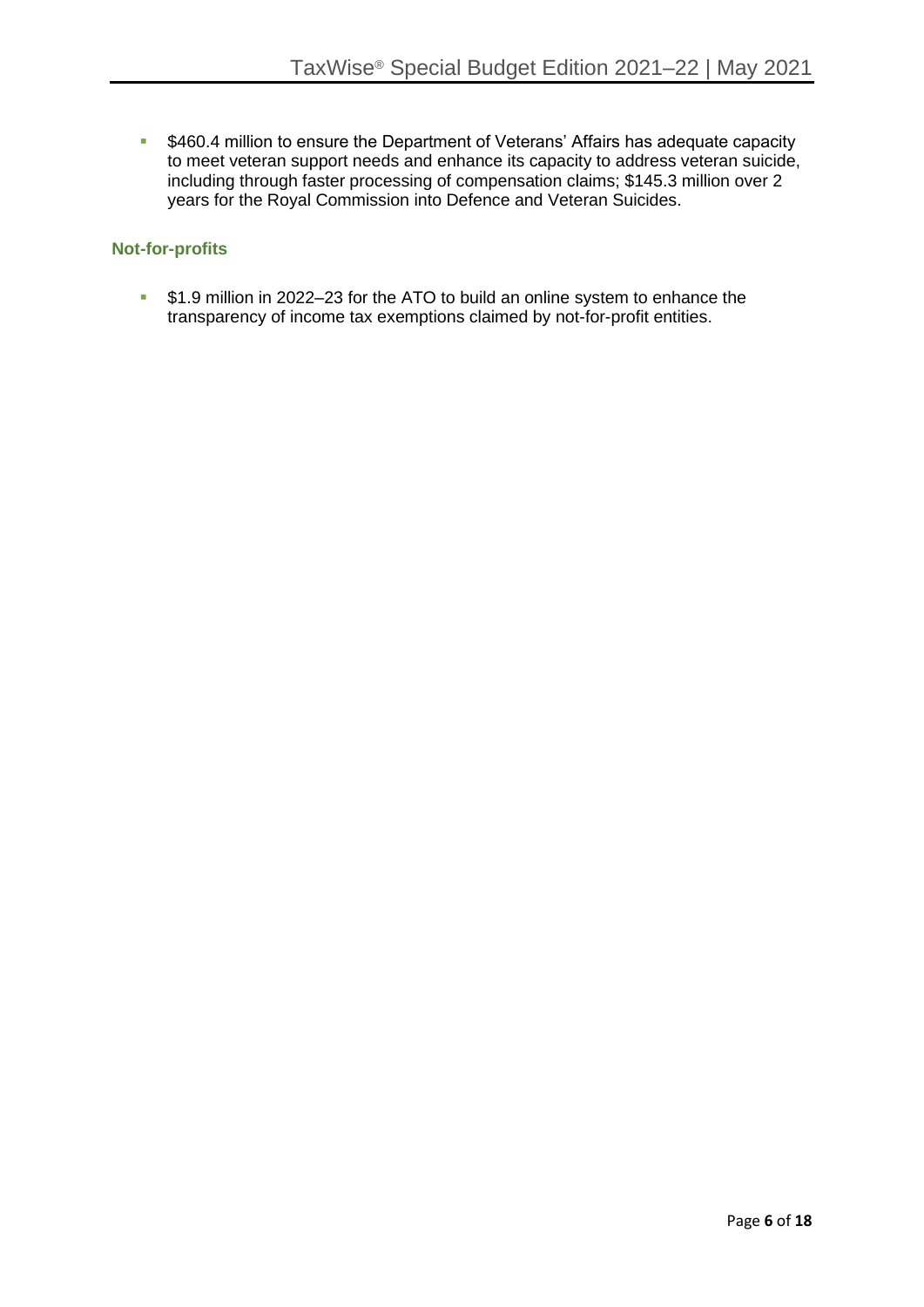

## **Budget measures for individuals**

## **Tax and superannuation highlights**

#### Personal tax & transfer

- Extending for 12 months the low and middle income tax offset
- Removing the \$250 threshold for selfeducation expenses

#### **Tax issues for SMEs**

- Extending for 12 months temporary full expensing and the company loss carry back
- Removing the cessation of employment as a taxing point for the tax-deferred employee share schemes
- Tax relief for small brewers and distillers
- Exempting certain storm and flood grants

#### **Superannuation**

- Increasing the maximum amount that can be released under the First Home Super Saver Scheme
- Removing the super guarantee \$450 per month threshold
- Reducing the eligibility age for downsizer contributions to 60
- Scrapping the work test for those aged 67 to 75 making voluntary super contributions

### **International tax**

A simpler test of residency for individuals

### **Tax administration**

Giving the AAT the power to pause or modify ATO debt recovery action in relation to disputed debts of small businesses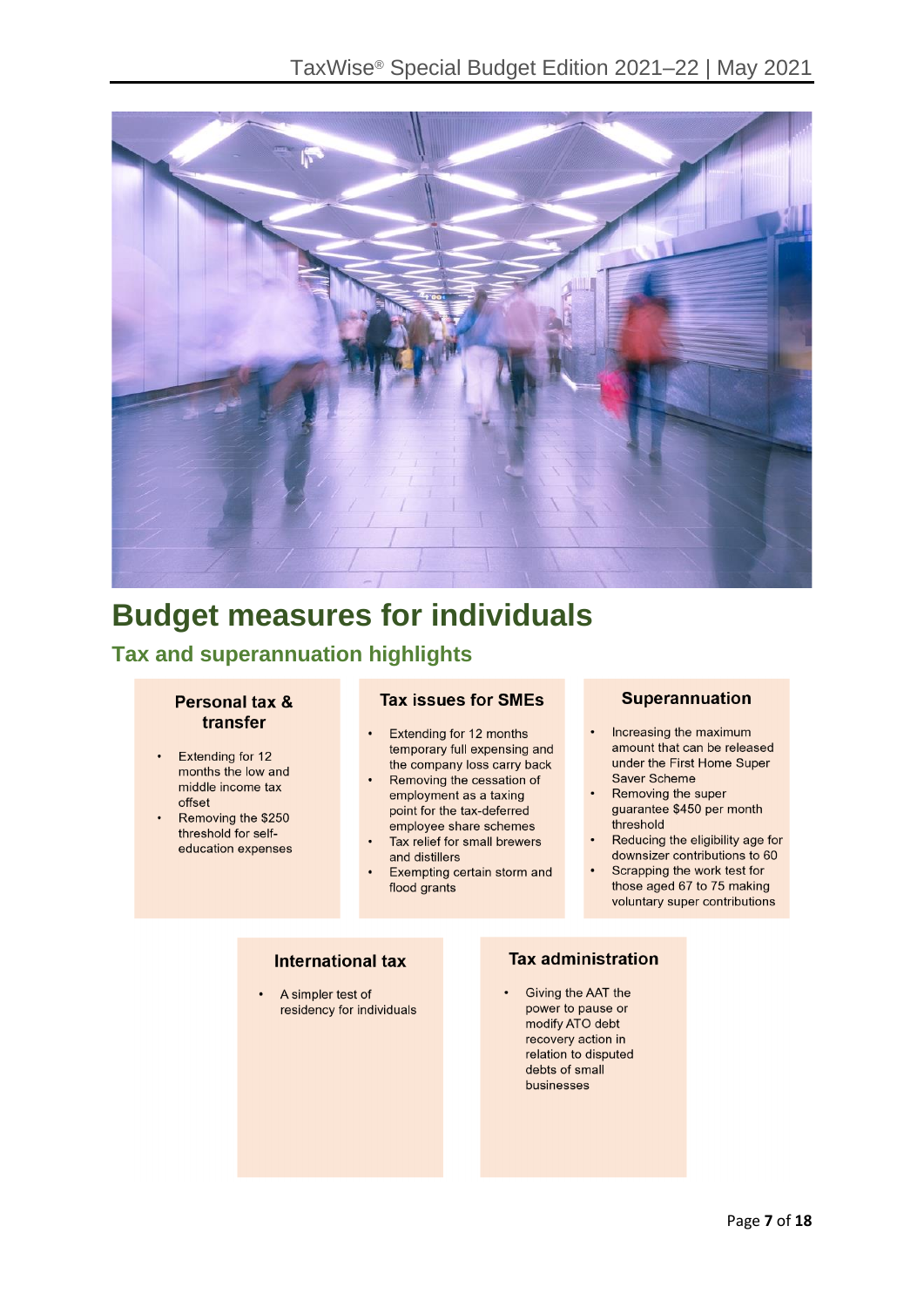## **Low and middle income offset retained (again)**

As widely predicted, the low and middle income tax offset (LMITO) will be retained for 2021- 22, thus avoiding an effective tax increase for many taxpayers. This is how the LMITO (also called the Lamington) is calculated. The benefit will depend on a taxpayer's taxable income.

| <b>Taxable income</b> | <b>Amount of LMITO</b>         |
|-----------------------|--------------------------------|
| $$0 - $37,000$        | \$255                          |
| \$37,001 - \$48,000   | \$255, plus 7.5% of the excess |
| \$48,001 - \$90,000   | \$1,080                        |
| \$90,001 - 126,000    | \$1,080, less 3% of the excess |
| $$126,001 +$          | Nil                            |

The low income offset (LITO) has not been touched. The maximum amount of the LITO is \$700, payable for taxable incomes up to \$37,500. No LITO is payable once taxable income reaches \$66,667.

| Taxable income    | <b>Amount of LITO</b>          |
|-------------------|--------------------------------|
| $$0 - $37,500$    | \$700                          |
| \$37,501-\$45,000 | \$700, less 5% of the excess   |
| \$45,001-\$66,667 | \$325, less 1.5% of the excess |

## **Medicare levy thresholds**

The Medicare levy low-income threshold for singles for 2020–21 is \$23,226 (compared to \$22,801 for 2019–20). The family income threshold is \$39,167 (compared to \$38,474 for 2019-20), increasing by \$3,597 for each dependent child or student (compared to \$3,533 for 2019-20).

For single seniors and pensioners eligible for the senior Australians and pensioners tax offset (SAPTO), the Medicare levy low-income threshold for 2020–21 is \$36,705 (compared to \$36,056 for 2019–20). The family threshold for seniors and pensioners eligible for SAPTO is \$51,094 (compared to \$50,191 for 2019-20). The threshold increases by \$3,597 for each dependent child or student.

## **No changes to tax rates**

There were no changes to the income tax rates. As a reminder, the rates in the table below are legislated to apply for the 2020–21, 2021–22, 2022–23 and 2023–24 income years.

| Taxable income      | <b>Tax rate</b> |
|---------------------|-----------------|
| Up to \$18,200      | Nil             |
| \$18,201-\$45,000   | 19%             |
| \$45,001-\$120,000  | 32.5%           |
| \$120,001-\$180,000 | 37%             |
| \$180,001 and over  | 45%             |

*Income tax rates 2020-21 to 2023-24 — residents*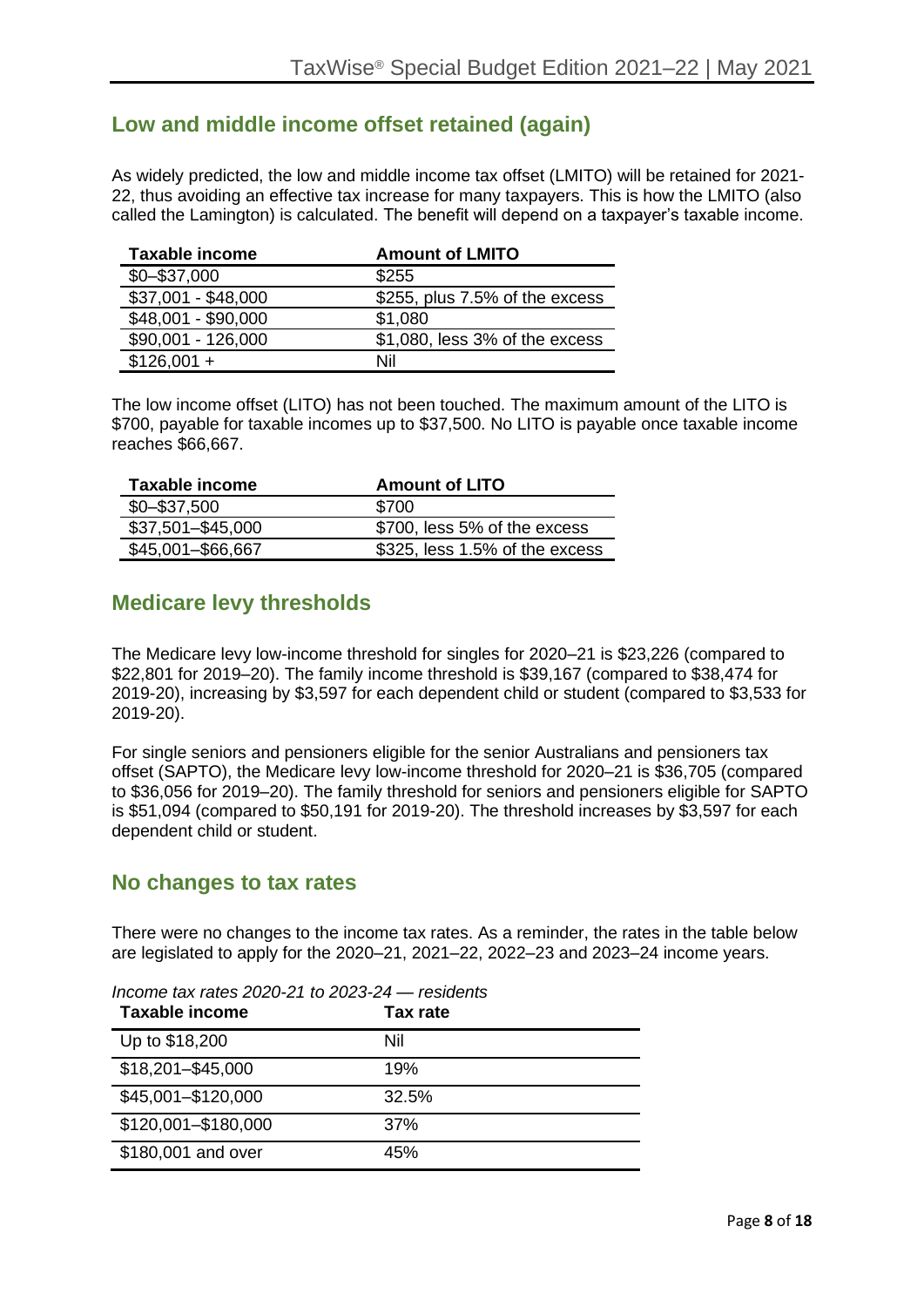The rates legislated to apply from 2024–25 are also unchanged. From 2024–25, a 30% rate will apply to the \$45,001–\$200,000 bracket, doing away with the 32.5% and 37% rates.

## **Simplified residency test**

The individual tax residency rules will be replaced with a new, modernised framework. The primary test will be straightforward – a person who is physically present in Australia for 183 days or more in any income year will be an Australian tax resident. Individuals who do not meet the primary test will be subject to secondary tests that depend on a combination of physical presence and measurable, objective criteria.

The new framework is based on recommendations made by the Board of Taxation in its 2019 report on the residency rules. It will apply from the first income year after the enabling legislation receives assent.

Working holiday makers who stay in Australia for more than 6 months will become residents under the simplified test. Will the so-called "backpacker tax" be scrapped as a consequence? The Budget papers are silent.

## **Self-education expenses**

The first \$250 of a prescribed course of education expense is currently not deductible. The Government will remove that limitation, with effect from the first income year after the enabling legislation receives assent.

## **Pension Loans Scheme**

The flexibility of the Pension Loans Scheme will be improved by providing access to advance payments through allowing participants to access up to 26 fortnights' worth of topup payments as a lump sum and introducing a No Negative Equity Guarantee.

## **New deductible donations**

The Government announced 3 new organisations (DGRs) eligible to receive tax deductible donations:

- Australian Associated Press Ltd from 1 July 2021 to 30 June 2026;
- Virtual War Memorial Limited from 1 July 2021 to 30 June 2026;
- Scripture Union Queensland from 1 July 2021 to 30 June 2023.

In addition, the DGR status of Cambridge Australia Scholarships Limited and Foundation 1901 Limited has been extended for 5 years (to 30 June 2026 and 31 August 2026 respectively).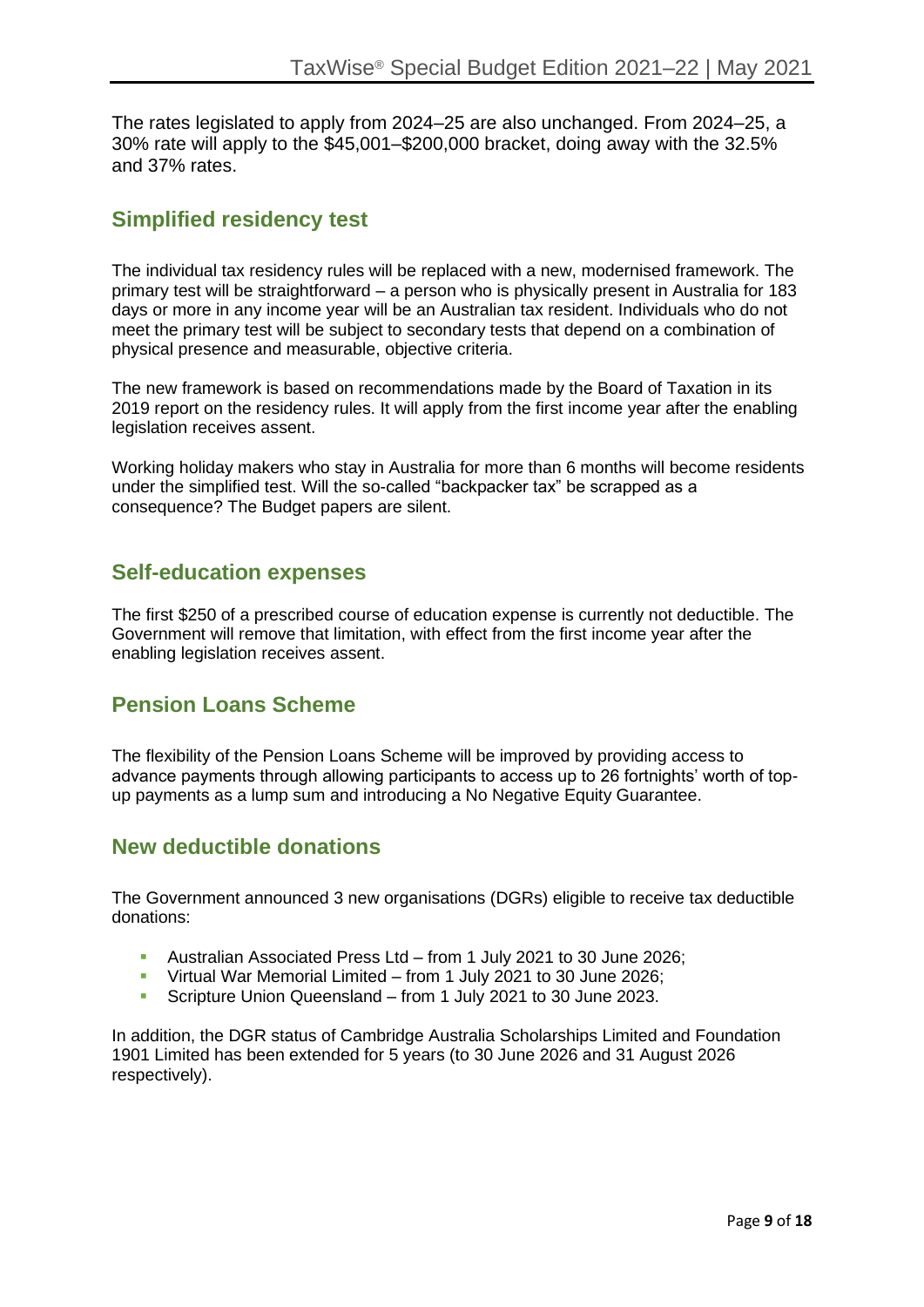## **ADF personnel**

A full income tax exemption will be available for the pay and allowances of Australian Defence Force (ADF) personnel deployed to Operation Paladin from 1 July 2020. Under Operation Paladin, ADF personnel are deployed in Israel, Jordan, Syria, Lebanon and Egypt.

## **Members of NZ sporting teams**

The Government will ensure that New Zealand maintains its primary taxing right over members of its sporting teams and support staff in respect of Australian income tax and FBT liabilities that arise from exceeding the 183-day test in the Australia-NZ double tax agreement, as a result of being located in Australia for league competitions because of COVID-19.

The measure will apply to the 2020–21 and 2021–22 income and FBT years.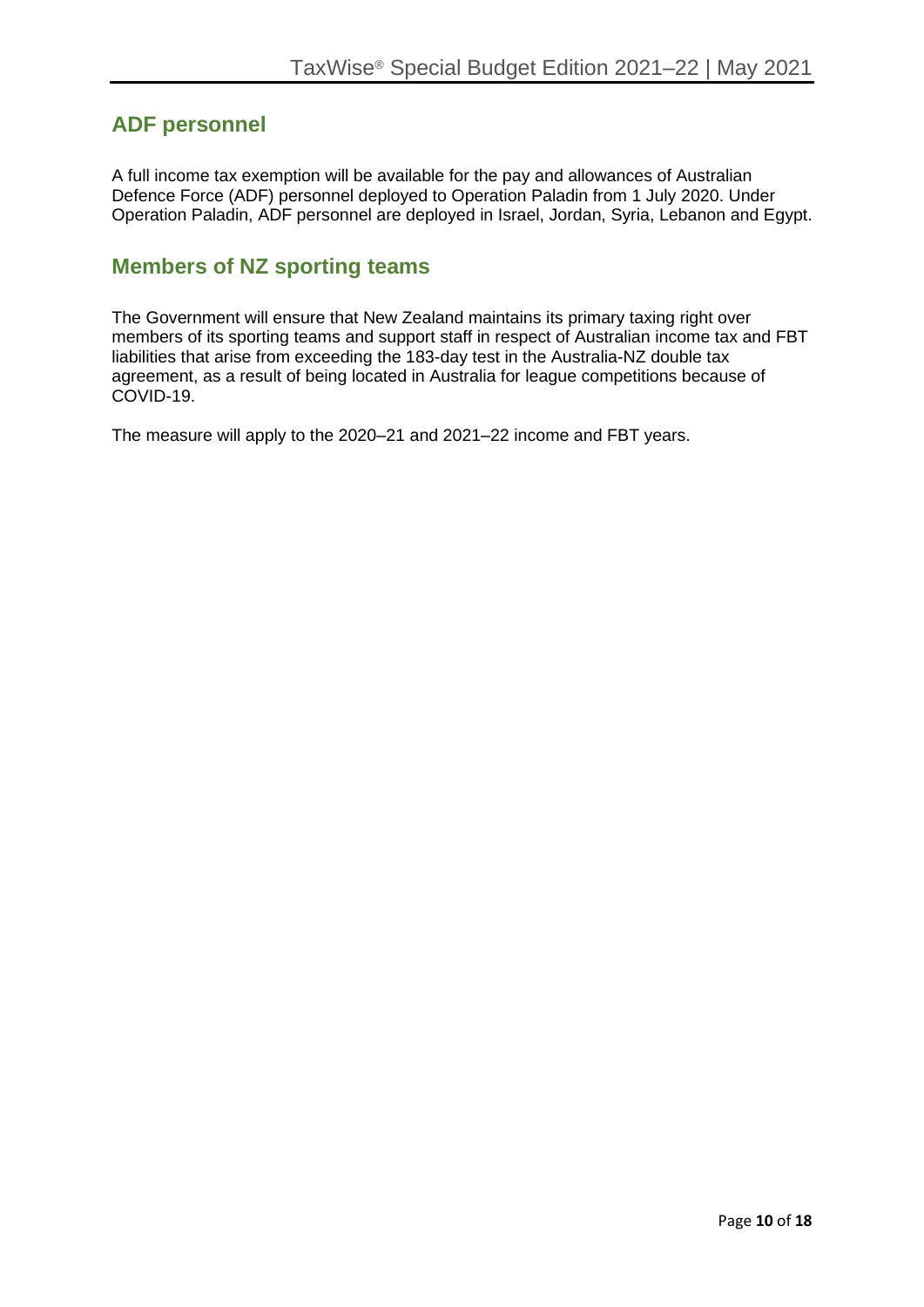

## **Budget measures for business**

## **Temporary full expensing extended**

The temporary full expensing incentive will be extended for 12 months until 30 June 2023. Temporary full expensing allows businesses with an annual aggregated turnover under \$5 billion to deduct the full cost of eligible depreciating assets, as well as the full amount of the second element of cost (e.g. improvement costs and transport costs).

Temporary full expensing only applies to new assets located and principally used in Australia. Taxpayers can choose not to apply temporary full expensing to a depreciating asset (the choice cannot be revoked).

## **Loss carry-back extended**

The loss-carry back available to companies with an annual aggregated turnover of less than \$5 billion will be extended by 12 months. This will allow eligible companies to carry back (utilise) tax losses from the 2022–23 income year to offset previously taxed profits as far back as the 2018-19 income year.

The amount carried back cannot be more than the earlier taxed profits and the carry-back cannot generate a franking account deficit.

Companies that do not elect to carry back losses can still carry losses forward as normal.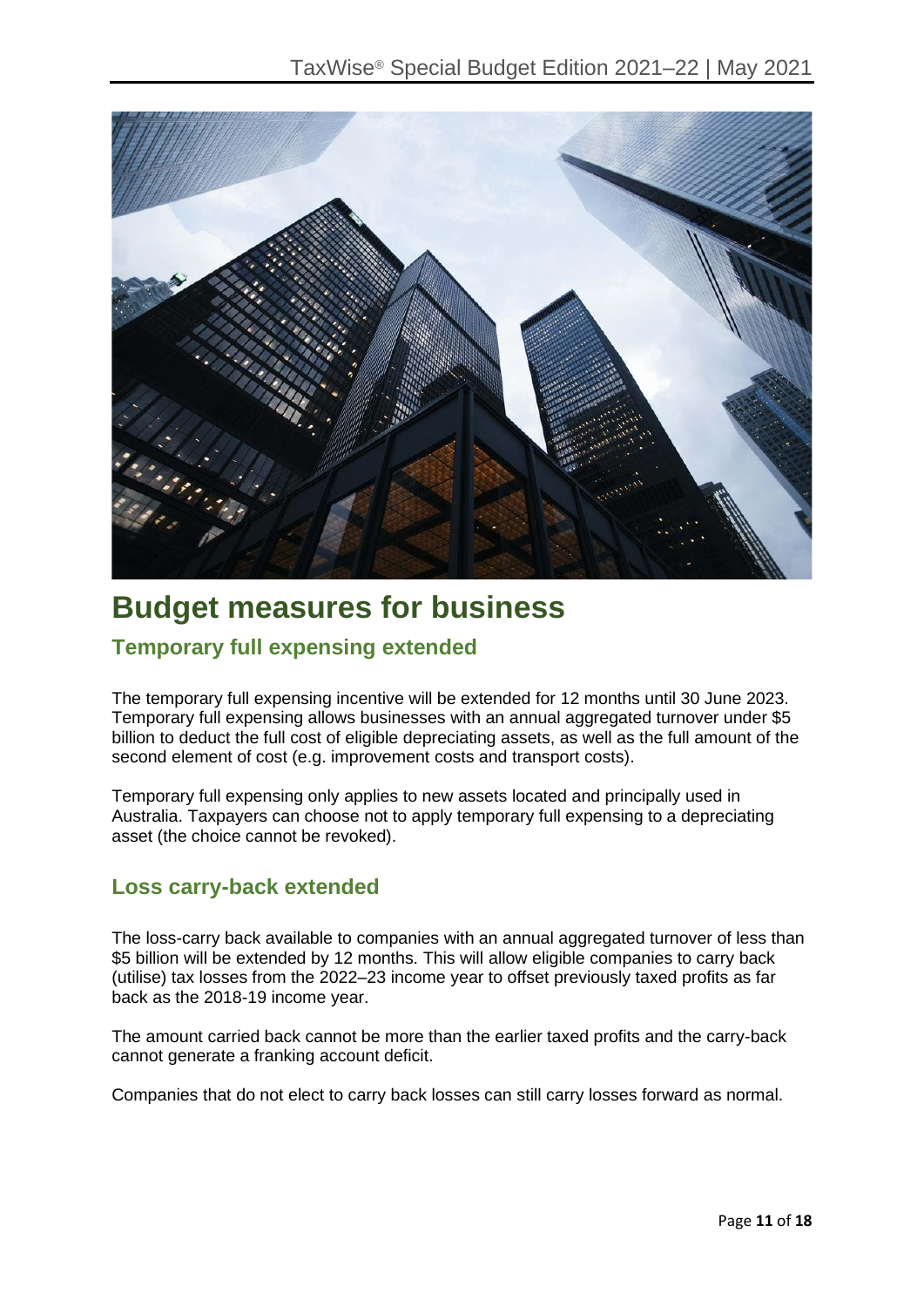## **Pausing ATO debt recovery actions**

The Government will allow small businesses to apply to the AAT (the Small Business Taxation Division) to pause or modify ATO debt recovery actions where the debt is being disputed in the AAT. A small business is one with annual aggregated turnover less than \$10 million.

When considering applications, the AAT will be required to consider the potential effect on the integrity of the tax system and ensure that there is a genuine dispute with the ATO.

This measure will apply in respect of proceedings commenced on or after the date the enabling legislation receives assent. It could save small businesses several thousands of dollars in court and legal fees.

## **Employee share schemes**

The Government will remove the cessation of employment taxing point for tax- deferred employee share schemes (ESS). This change will apply to ESS interests issued from the first income year after the enabling legislation receives assent.

As a result, tax will be deferred until the earliest of the remaining taxing points:

- **•** in the case of shares, when there is no risk of forfeiture and no restrictions on disposal;
- **•** in the case of options, when the employee exercises the option and there is no risk of forfeiting the resulting share and no restriction on disposal; or
- **•** the maximum period of deferral of 15 years.

In addition, the Government will reduce red tape for ESS by:

- **EXECT** removing regulatory requirements, where employers do not charge or lend to the employees to whom they offer ESS; and
- where employers do charge or lend, streamlining requirements for unlisted companies making ESS offers that are valued at up to \$30,000 per employee per year.

## **Depreciation – intangible assets**

Taxpayers will be allowed to self-assess, for depreciation purposes, the effective life of intangible assets such as patents, registered designs, copyrights and in-house software. This will apply to assets acquired on or after 1 July 2023 (after the temporary full expensing regime has concluded).

Taxpayers will continue to have the option of applying the existing statutory effective life to depreciate these assets.

A similar measure was first proposed in December 2015 but was dropped when the relevant legislation (a 2017 Bill) was before the Senate.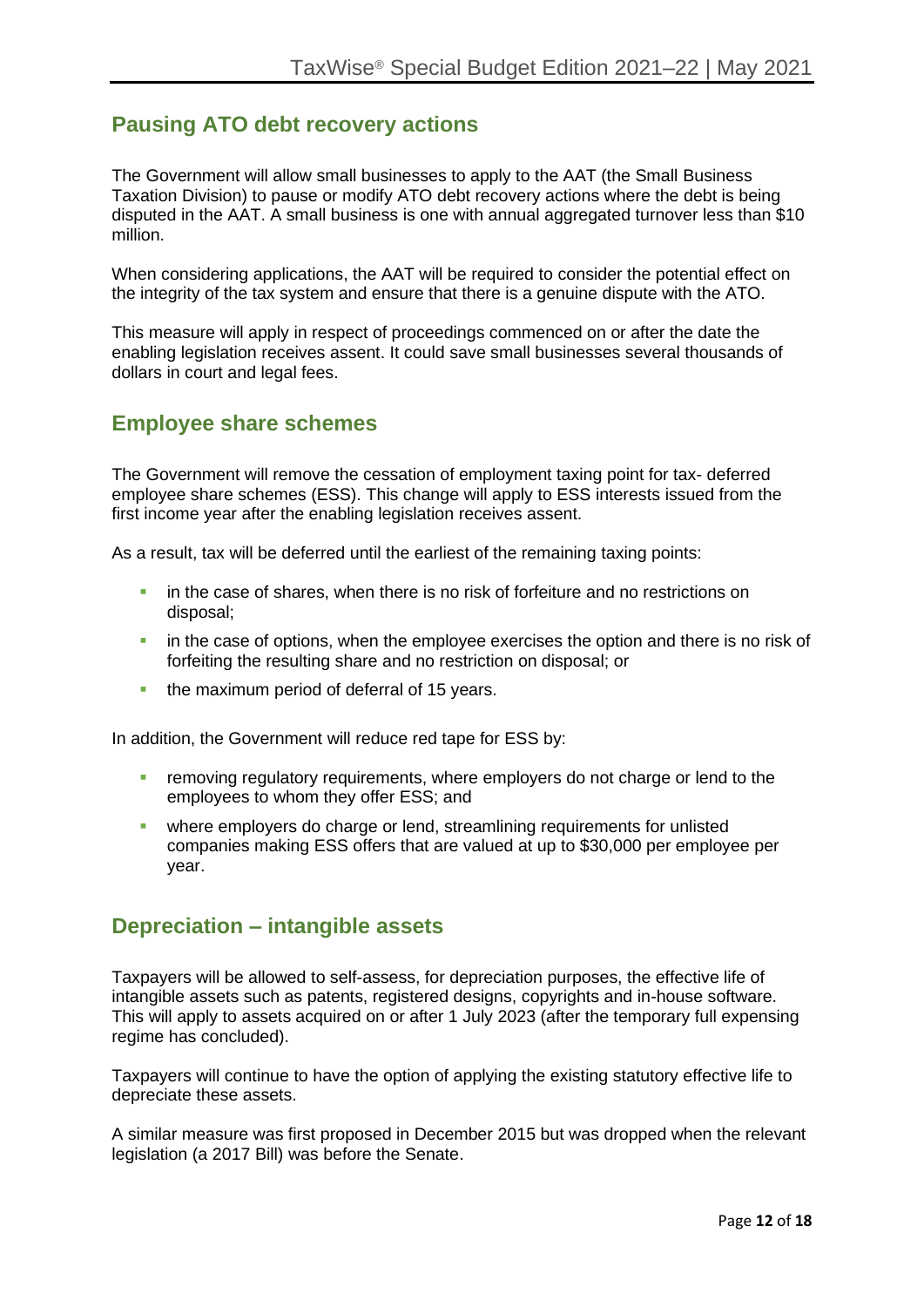## **Storm and flood grants exempt**

The Government will provide an income tax exemption for qualifying grants made to primary producers and small businesses affected by the storms and floods in Australia (the grants will be non-assessable non-exempt income).

Qualifying grants are Category D grants provided under the Disaster Recovery Funding Arrangements 2018, where those grants relate to the storms and floods in Australia that occurred due to rainfall events between 19 February 2021 and 31 March 2021. These include small business recovery grants of up to \$50,000 and primary producer recovery grants of up to \$75,000.

### **Tax relief for small brewers and distillers**

The excise refund cap for small brewers and distillers will increase from \$100,000 to \$350,000 per year from 1 July 2021.

From that date, eligible brewers and distillers will be able to receive a full remission of any excise they pay, up to an annual cap of \$350,000. Currently, eligible brewers and distillers are entitled to a refund of 60% of the excise they pay, up to an annual cap of \$100,000.

## **Digital games offset**

As part of its Digital Economy Strategy (see below), the Government will provide a refundable digital games tax offset to eligible businesses that spend a minimum of \$500,000 on qualifying Australian games expenditure. Games with gambling elements, or that cannot obtain a classification rating, will not be eligible.

The digital games offset will be available from 1 July 2022 to Australian resident companies or foreign resident companies with a permanent establishment in Australia.

## **Medical and biotechnology incentive**

The Government will introduce a patent box tax regime to further encourage innovation in Australia, by taxing corporate income derived from patents at a concessional effective corporate tax rate of 17%. The patent box will apply to income derived from Australian medical and biotechnology patents.

The concession will apply from income years starting on or after 1 July 2022.

The Government will also consult on whether a patent box would be an effective way of supporting the clean energy sector.

## **Corporate tax residency rules**

The Government announced in the 2020–21 Budget that the law would be amended to provide that a company that is incorporated offshore will be treated as an Australian tax resident if it has a "significant economic connection to Australia".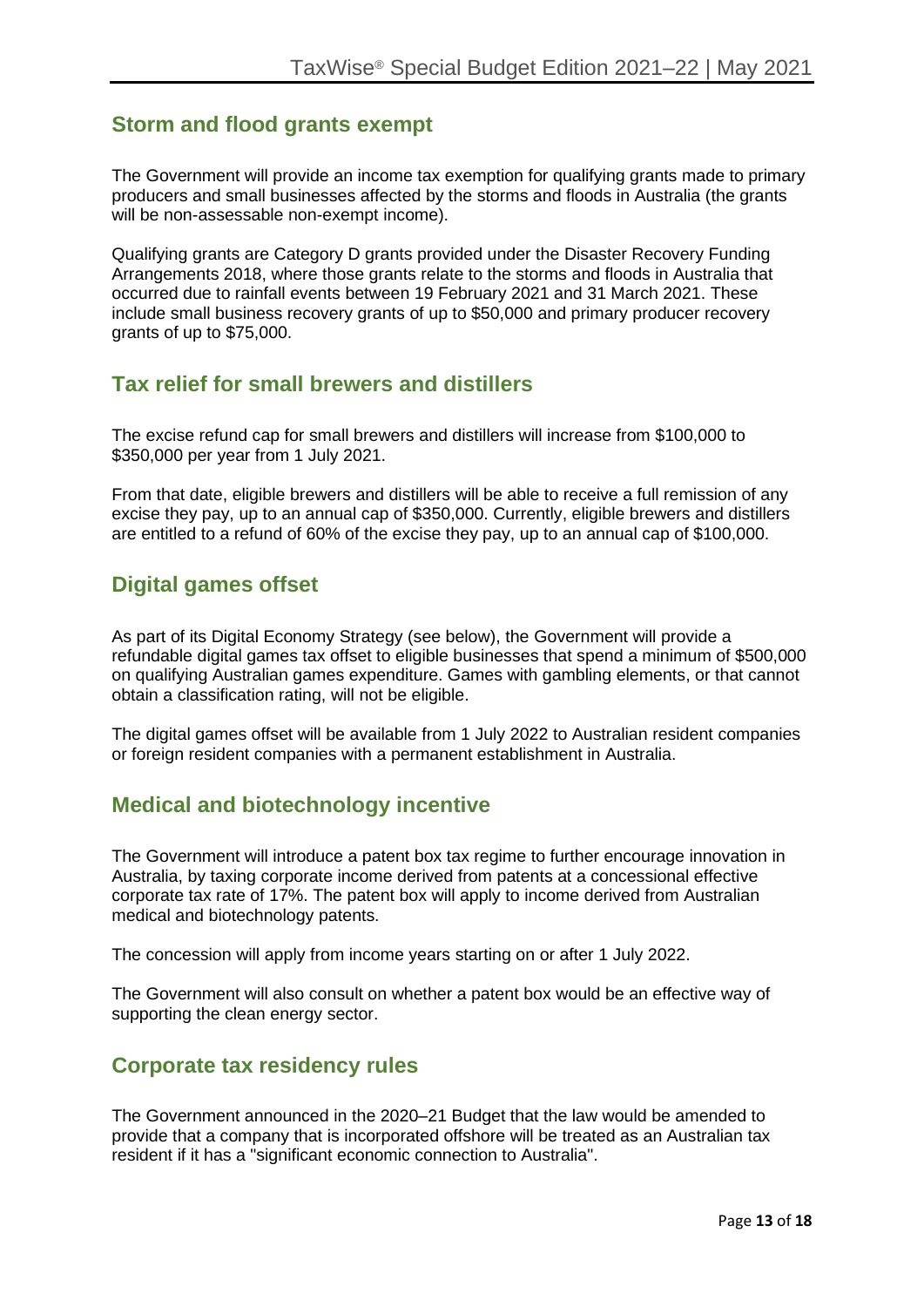The Government has now announced that it will consult on broadening this amendment to trusts and corporate limited partnerships.

### **Other measures**

Other measures that affect business include:

- **technical amendments to the Taxation of Financial Arrangements (TOFA) rules,** including facilitating access to hedging rules on a portfolio hedging basis, reducing compliance costs and making sure taxpayers are not subject to unrealised taxation on foreign exchange gains and losses unless this is elected – applicable to relevant transactions entered into on or after 1 July 2022;
- extending the Junior Minerals Exploration Incentive (JMEI) program for another 4 years to 30 June 2025 (funding of \$19.4 million each year);
- **EXECT** revising the start date for the corporate collective investment vehicle (CCIV) regime to 1 July 2022. The CCIV is an investment vehicle with a corporate structure that provides flow-through tax treatment;
- **E** removing the concessional 10% effective tax rate that applies to income derived by offshore banking units from eligible offshore banking activities – legislation to implement this measure is presently before Parliament;
- **EXECT** a temporary levy on offshore petroleum production to recover costs of decommissioning the Laminaria-Corallina oil fields and associated infrastructure. The levy will terminate on 30 June of the year in which all costs associated with the decommissioning have been recovered.

## **Digital Economy Strategy – tax and other measures**

The Government released its Digital Economy Strategy on 6 May, but as part of the 2021-22 Budget. The Strategy is intended to target investments that will underpin improvements in jobs and productivity and make Australia's economy more resilient. There is a dedicated website at [https://digitaleconomy.pmc.gov.au.](https://digitaleconomy.pmc.gov.au/)

Measures announced by the Government include:

- spending \$12.7 million to provide independent advice to Australian small businesses to help them build their digital capabilities through the Digital Solutions – Australian Small Business Advisory Services program;
- **•** spending \$15.3 million to enhance the value of electronic invoicing to help businesses reduce costs and increase productivity;
- as reported above, providing a refundable digital games tax offset to eligible businesses that spend a minimum of \$500,000 on qualifying Australian games expenditure – games with gambling elements, or that cannot obtain a classification rating, will not be eligible;
- as reported earlier allowing taxpayers to self-assess the effective life of certain intangible assets from 1 July 2023;
- **EXED 10 undertaking a review of the venture capital tax concessions to ensure they are** achieving their intended objectives;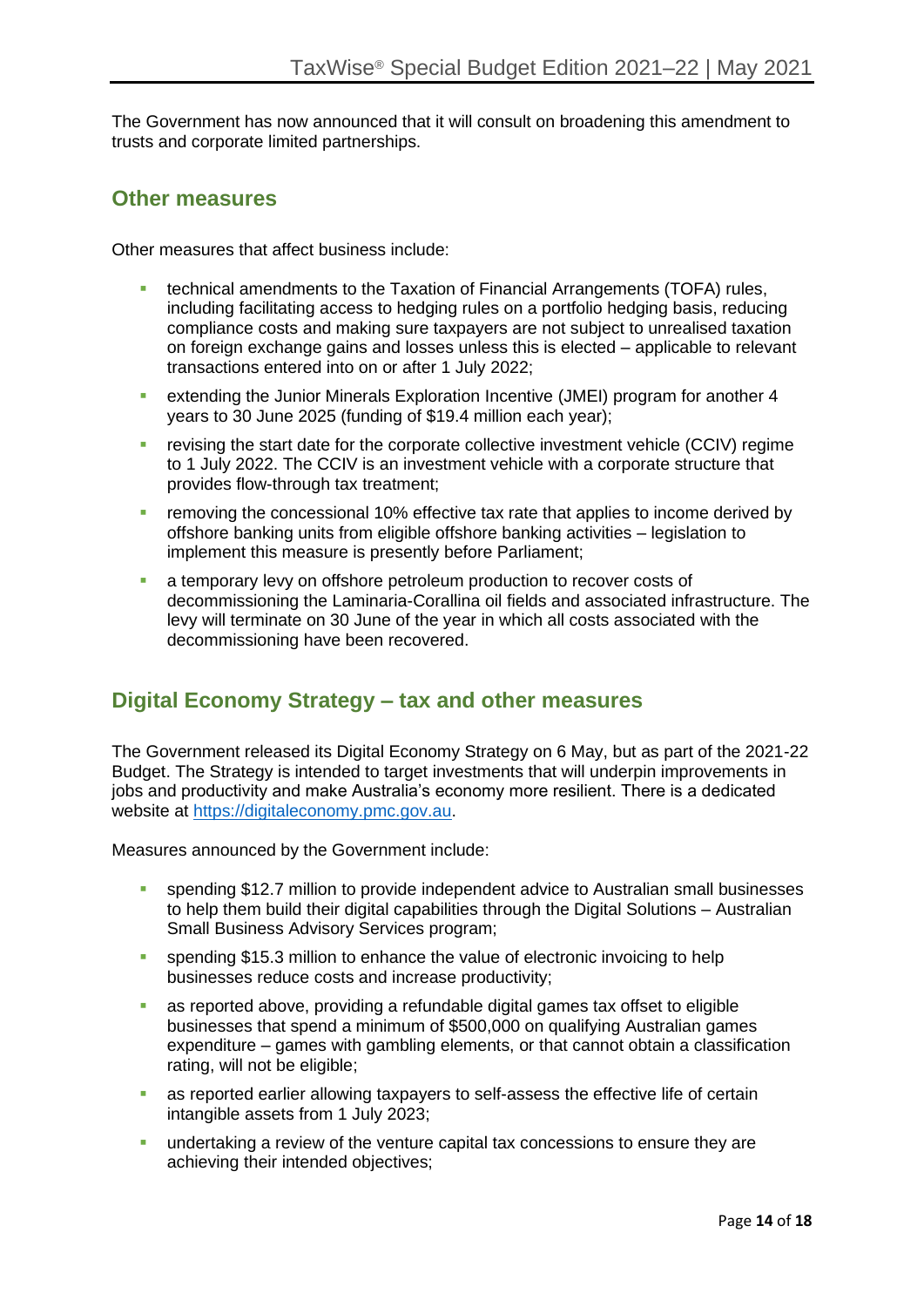- **•** spending just over \$100 million over 6 years improving Australians' digital skills within the education and training ecosystem, as well as creating more immediate learning options for reskilling and upskilling for in-demand jobs;
- **EXEDENT** investing \$53.8 million over 4 years to create the National Artificial Intelligence Centre to coordinate Australia's AI expertise and capabilities;
- **EXECTE Spending \$200.1 million to enhance myGov and \$301.8 million to enhance the My** Health Record system;
- **■** delivering Australia's first Data Strategy setting out how the Government will enhance effective, safe and secure data use over the period 2021 to 2025; and
- **EXECUTE:** strengthening Australia's data security settings through the development of a National Data Security Action Plan.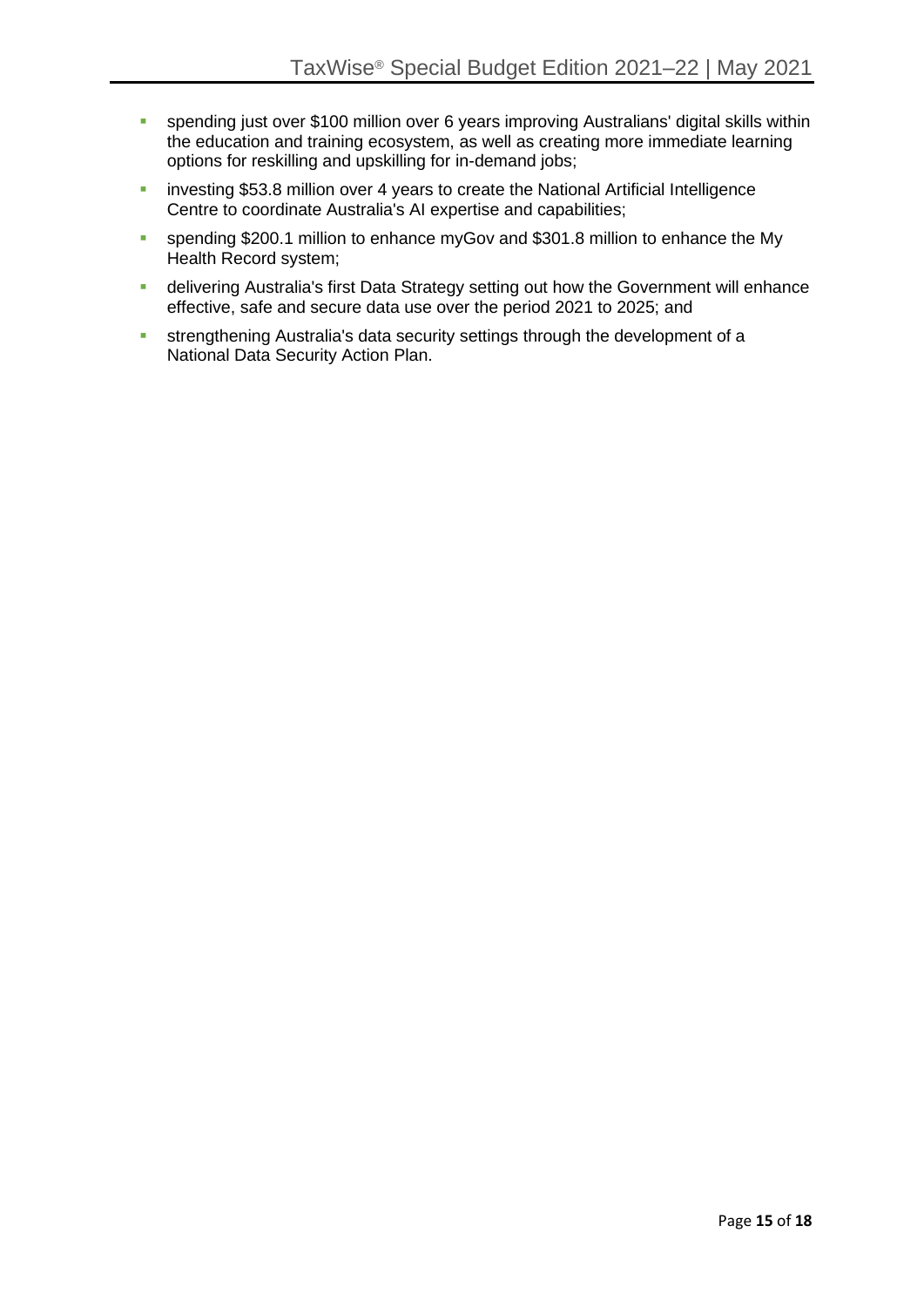

## **Superannuation measures**

## **First Home Super Saver Scheme**

As noted above, the maximum amount of voluntary contributions that can be released under the First Home Super Saver Scheme (FHSSS) will be increased from \$30,000 to \$50,000 (anticipated to start in 2022–23).

Other changes (to apply retrospectively from 1 July 2018) will assist FHSSS applicants who make errors on their FHSSS release applications, for example, by allowing individuals to withdraw or amend their applications prior to receiving a FHSSS amount.

In addition, the ATO will be allowed to return to a super fund any released FHSSS money that has not been paid to the individual. The money will be treated as the fund's nonassessable non-exempt income and will not count towards the individual's contribution caps.

## **SMSFs – residency requirements**

The Government will relax residency requirements for self-managed super funds (SMSFs) and small APRA-regulated funds, by extending the central control and management test safe harbour from 2 to 5 years for SMSFs and removing the active member test for both fund types. The measure is anticipated to apply from 1 July 2022.

## **Legacy retirement products**

There will be a 2-year period for individuals to convert a specified range of legacy retirement products, together with any associated reserves, to newer, more flexible products (currently,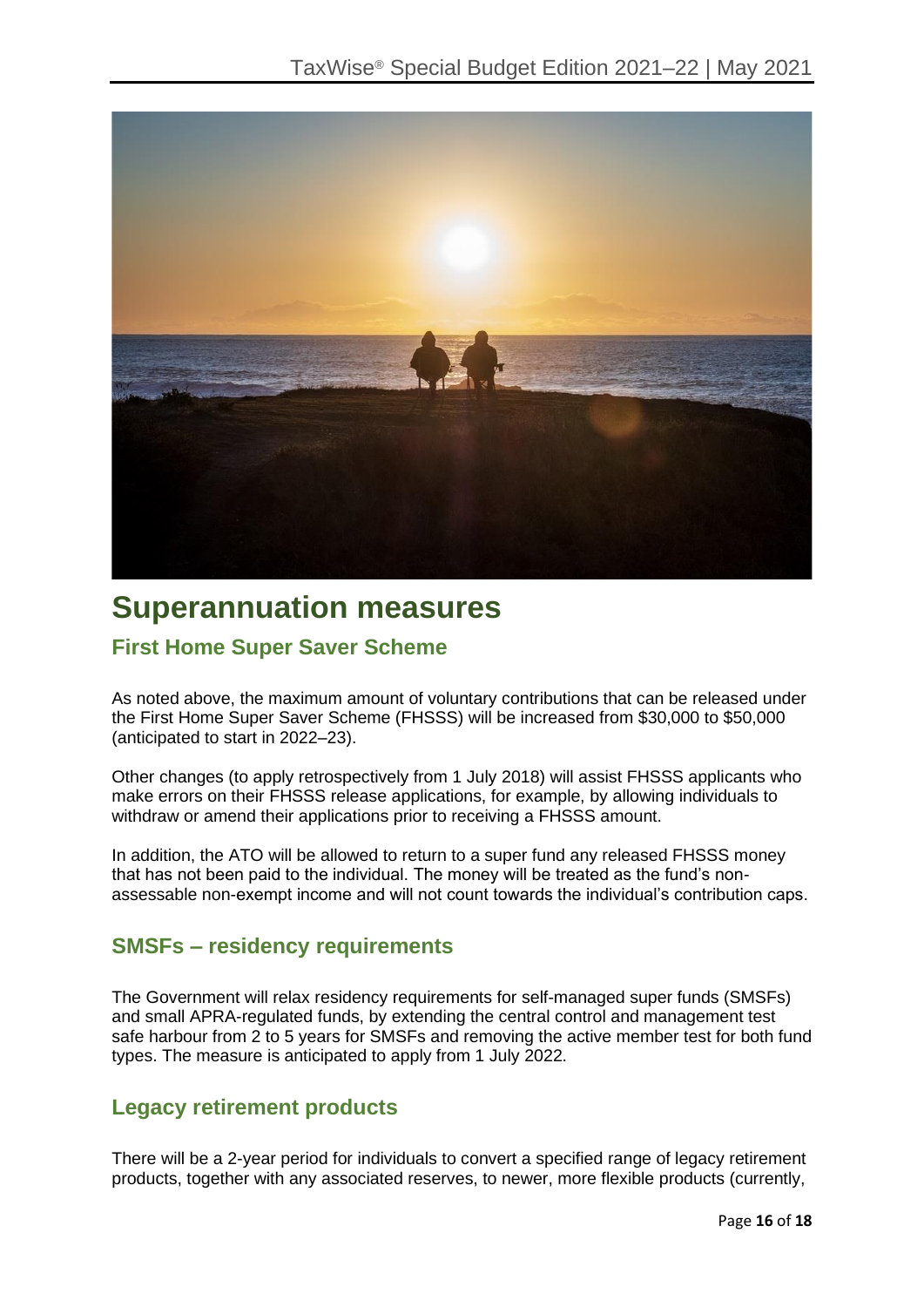these products can only be converted into another like product). Products covered will include market-linked, life-expectancy and lifetime products, but not flexi-pension products or a lifetime product in a large APRA-regulated or public sector defined benefit scheme.

Social security and taxation treatment will not be grandfathered for any new products commenced with commuted funds and the commuted reserves will be taxed as an assessable contribution.

This measure will apply from the first financial year after the enabling legislation receives assent.

## **Other superannuation measures**

Other superannuation measures announced as part of the Budget include:

- **•** reducing the eligibility age for the downsizer scheme from 65 to 60 (anticipated to apply from 1 July 2022). This means that Australians aged 60 or over will be able to make an additional non-concessional super contribution of up to \$300,000 from the proceeds of the sale of their home;
- scrapping the work test for those aged 67 to 74 (anticipated to apply from 1 July 2022). At present, individuals in that age bracket are required to be employed for at least 40 hours in a maximum period of 30 consecutive days in the financial year before they can make super contributions (concessional or non-concessional); and
- **E** scrapping the requirement for workers to earn at least \$450 a month before their employers are obliged to pay super (anticipated to apply from 1 July 2022).

The Government will *not* proceed with a measure to extend early release of super to victims of family and domestic violence.

## **No changes to superannuation guarantee**

There had been speculation that the Government might defer the legislated increases in the super guarantee (SG) rate, but that did not happen in the Budget. Accordingly, the SG rate is still due to increase from 9.5% to 10% from 1 July 2021, and by 0.5% per year from 1 July 2022 until it reaches 12% from 1 July 2025.

Note that the SG opt-out income threshold will increase to \$275,000 from 1 July 2021 (it is currently \$263,157).